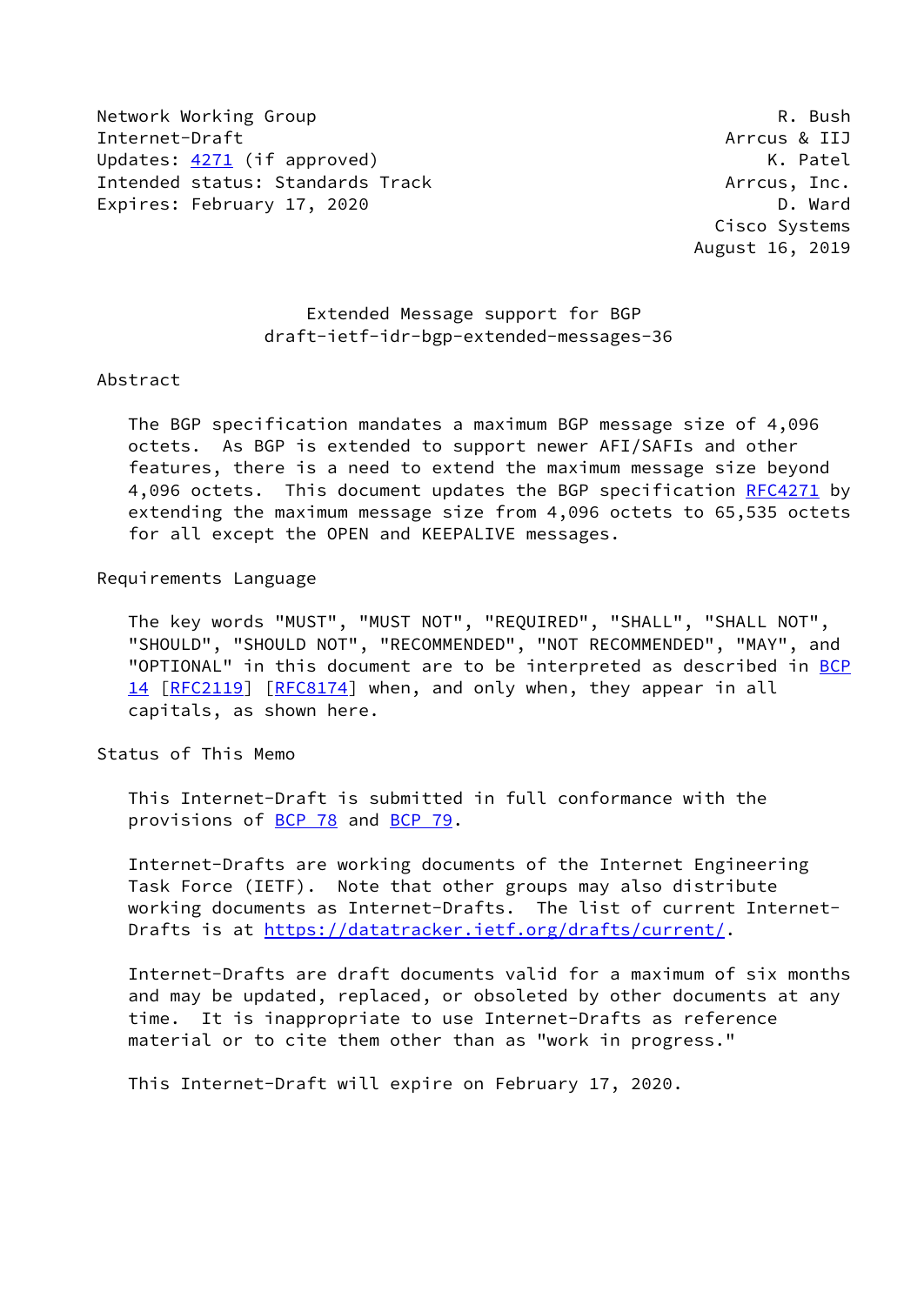<span id="page-1-1"></span>Internet-Draft Extended Message support for BGP August 2019

### Copyright Notice

 Copyright (c) 2019 IETF Trust and the persons identified as the document authors. All rights reserved.

This document is subject to **[BCP 78](https://datatracker.ietf.org/doc/pdf/bcp78)** and the IETF Trust's Legal Provisions Relating to IETF Documents [\(https://trustee.ietf.org/license-info](https://trustee.ietf.org/license-info)) in effect on the date of publication of this document. Please review these documents carefully, as they describe your rights and restrictions with respect to this document. Code Components extracted from this document must include Simplified BSD License text as described in Section 4.e of the Trust Legal Provisions and are provided without warranty as described in the Simplified BSD License.

# Table of Contents

|    | BGP Extended Message <u>2</u>                  |                          |
|----|------------------------------------------------|--------------------------|
| 3. | Extended Message Capability for BGP $\cdots$ 3 |                          |
| 4. |                                                | $\overline{\mathbf{3}}$  |
|    |                                                | $\overline{4}$           |
| 6. |                                                | $\overline{\phantom{0}}$ |
|    |                                                |                          |
|    |                                                |                          |
|    |                                                | 6                        |
|    |                                                | 6                        |
|    | 10.1. Normative References 6                   |                          |
|    | 10.2. Informative References 7                 |                          |
|    |                                                |                          |
|    |                                                |                          |

# <span id="page-1-0"></span>[1](#page-1-0). Introduction

The BGP specification [[RFC4271](https://datatracker.ietf.org/doc/pdf/rfc4271)] mandates a maximum BGP message size of 4,096 octets. As BGP is extended to support newer AFI/SAFIs and newer capabilities (e.g., BGPsec [\[RFC8205](https://datatracker.ietf.org/doc/pdf/rfc8205)] and BGP-LS [[RFC7752](https://datatracker.ietf.org/doc/pdf/rfc7752)]), there is a need to extend the maximum message size beyond 4,096 octets. This draft provides an extension to BGP to extend its message size limit from 4,096 octets to 65,535 octets for all except the OPEN and KEEPALIVE messages.

<span id="page-1-2"></span>[2](#page-1-2). BGP Extended Message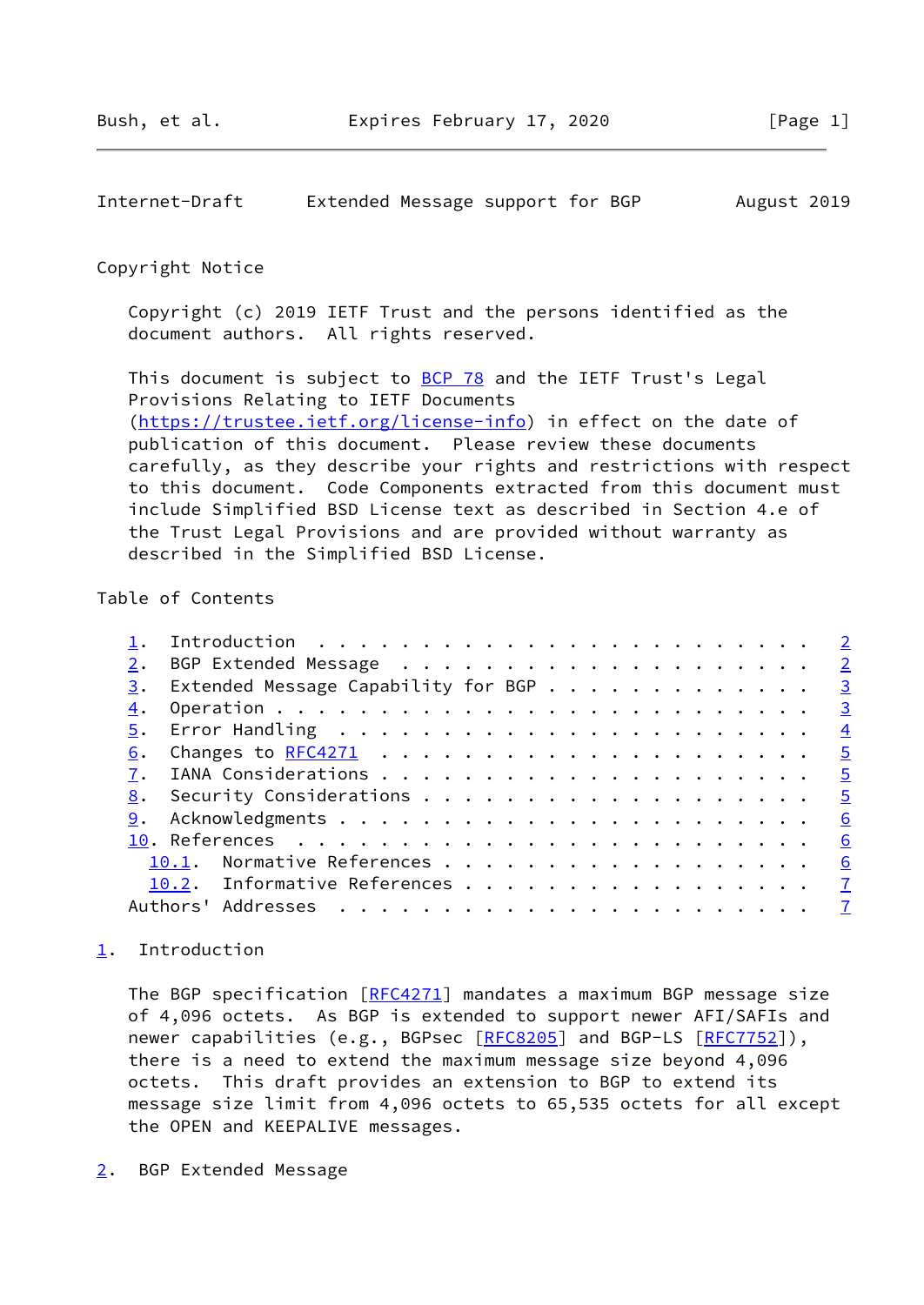A BGP message over 4,096 octets in length is a BGP Extended Message.

 BGP Extended Messages have a maximum message size of 65,535 octets. The smallest message that may be sent consists of a BGP KEEPALIVE which consists of 19 octets.

| Bush, et al. | Expires February 17, 2020 | [Page 2] |
|--------------|---------------------------|----------|
|              |                           |          |

<span id="page-2-1"></span>Internet-Draft Extended Message support for BGP August 2019

#### <span id="page-2-0"></span>[3](#page-2-0). Extended Message Capability for BGP

The BGP Extended Message Capability is a new BGP Capability [\[RFC5492](https://datatracker.ietf.org/doc/pdf/rfc5492)] defined with Capability code 6 and Capability length 0.

 To advertise the BGP Extended Message Capability to a peer, a BGP speaker uses BGP Capabilities Advertisement [\[RFC5492](https://datatracker.ietf.org/doc/pdf/rfc5492)]. By advertising the BGP Extended Message Capability to a peer, a BGP speaker conveys that it is able to receive and properly handle, see [Section 4](#page-2-2), BGP Extended Messages.

 Peers that wish to use the BGP Extended Message capability MUST support Error Handling for BGP UPDATE Messages per [[RFC7606\]](https://datatracker.ietf.org/doc/pdf/rfc7606).

<span id="page-2-2"></span>[4](#page-2-2). Operation

 The Extended Message Capability applies to all messages except for the OPEN and KEEPALIVE messages. The former exception is to reduce the complexity of providing backward compatibility.

 A BGP speaker that is capable of receiving BGP Extended Messages SHOULD advertise the BGP Extended Message Capability to its peers using BGP Capabilities Advertisement [\[RFC5492](https://datatracker.ietf.org/doc/pdf/rfc5492)]. A BGP speaker MAY send Extended Messages to a peer only if the Extended Message Capability was received from that peer.

 An implementation that advertises the BGP Extended Message capability MUST be capable of receiving a message with a Length up to and including 65,535 octets.

 Applications generating information which might be encapsulated within BGP messages MUST limit the size of their payload to take the maximum message size into account.

 During the years of incremental deployment, speakers that are capable of Extended Messages should not simply pack as many NLRI in a message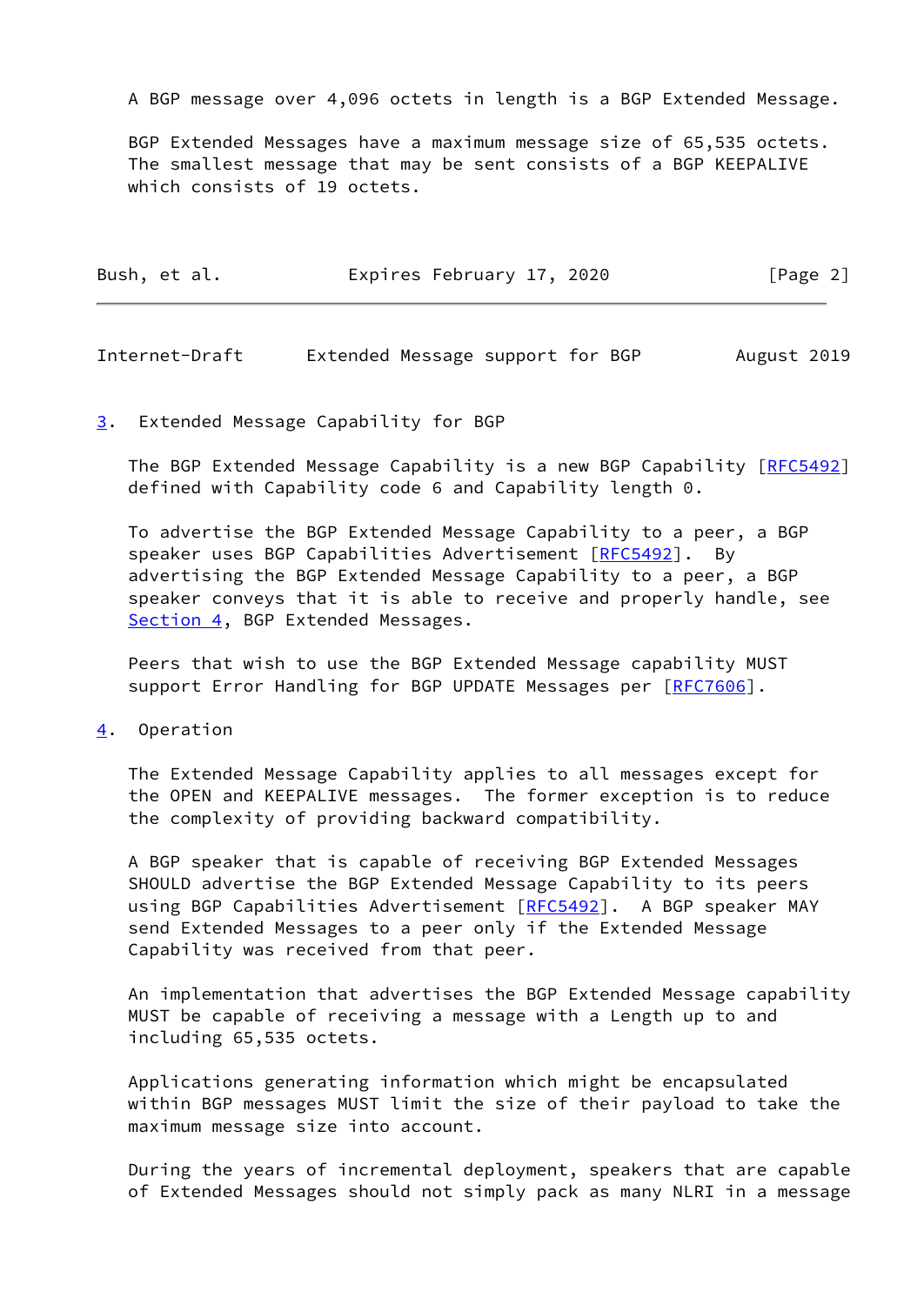as they can, or otherwise unnecessarily generate UPDATES above the 4,096 octet pre- Extended Message limit, so as not to require downstream routers to decompose for peers that do not support Extended Messages. See [Section 8](#page-5-0).

 If a BGP message with a Length greater than 4,096 octets is received by a BGP listener who has not advertised the Extended Message Capability, the listener will generate a NOTIFICATION with the Error Subcode set to Bad Message Length ([[RFC4271\]](https://datatracker.ietf.org/doc/pdf/rfc4271) Sec 6.1).

 A BGP UPDATE will (policy, best path, etc., allowing) typically propagate throughout the BGP speaking Internet; and hence to BGP

| Bush, et al. | Expires February 17, 2020 | [Page 3] |
|--------------|---------------------------|----------|
|--------------|---------------------------|----------|

<span id="page-3-0"></span>Internet-Draft Extended Message support for BGP August 2019

 speakers which may not support Extended Messages. Therefore, an announcement in an Extended Message where the size of the attribute set plus the NLRI is larger than 4,096 octets may cause lack of reachability.

 A BGP speaker that has advertised the BGP Extended Message capability to its peers, may receive an UPDATE from one of its peers that produces an ongoing announcement that is larger than 4,096 octets. When propagating that UPDATE onward to a neighbor which has not advertised the BGP Extended Message capability, the speaker SHOULD try to reduce the outgoing message size by removing attributes eligible under the "attribute discard" approach of  $[REC7606]$ . If the message is still too big, then it must not be sent to the neighbor [\(\[RFC4271\], Section](https://datatracker.ietf.org/doc/pdf/rfc4271#section-9.2) 9.2). Additionally, if the NLRI was previously advertised to that peer, it must be withdrawn from service [\(\[RFC4271\], Section](https://datatracker.ietf.org/doc/pdf/rfc4271#section-9.1.3) 9.1.3).

 If an Autonomous System (AS) has multiple internal BGP speakers and also has multiple external BGP neighbors, to present a consistent external view care must be taken to ensure a consistent view within the AS. In the context of BGP Extended Messages, a consistent view can only be guaranteed if all the iBGP speakers advertise the BGP Extended Message capability. If that is not the case, then the operator should consider whether the BGP Extended Message capability should be advertised to external peers or not.

 During the incremental deployment of BGP Extended Messages and [\[RFC7606](https://datatracker.ietf.org/doc/pdf/rfc7606)] in an iBGP mesh, or with eBGP peers, the operator should monitor any routes dropped and any discarded attributes.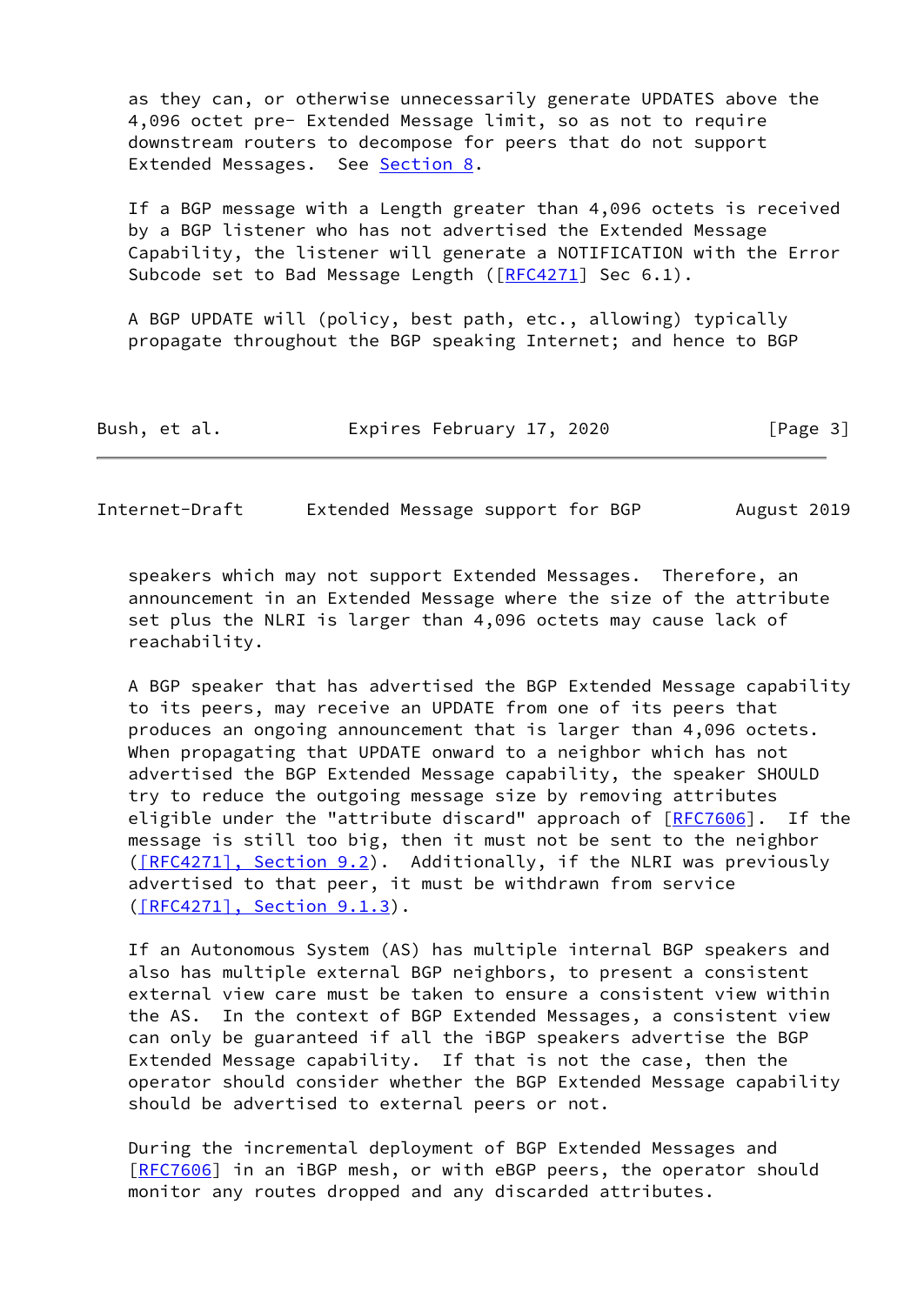#### <span id="page-4-0"></span>[5](#page-4-0). Error Handling

 A BGP speaker that has the ability to use Extended Messages but has not advertised the BGP Extended Messages capability, presumably due to configuration, MUST NOT accept an Extended Message. A speaker MUST NOT implement a more liberal policy accepting BGP Extended Messages.

 A BGP speaker that does not advertise the BGP Extended Messages capability might also genuinely not support Extended Messages. Such a speaker will follow the error handling procedures of  $[RECA271]$  if it receives an Extended Message. Similarly, any speaker that treats an improper Extended Message as a fatal error, MUST follow the error handling procedures of [\[RFC4271](https://datatracker.ietf.org/doc/pdf/rfc4271)].

The UPDATE Message Error Handling, as specified in **[Section](https://datatracker.ietf.org/doc/pdf/rfc4271#section-6.3) 6.3 of**  [\[RFC4271\]](https://datatracker.ietf.org/doc/pdf/rfc4271#section-6.3), is unchanged. However, if a NOTIFICATION is to be sent to

| Bush, et al. | Expires February 17, 2020 | [Page 4] |
|--------------|---------------------------|----------|
|              |                           |          |

<span id="page-4-2"></span>Internet-Draft Extended Message support for BGP August 2019

 a BGP speaker that has not advertised the BGP Extended Message Capability, the size of the message MUST NOT exceed 4,096 octets.

 It is RECOMMENDED that BGP protocol developers and implementers are conservative in their application and use of Extended Messages. Future protocol specifications MUST describe how to handle peers which can only accommodate 4,096 octet messages.

<span id="page-4-1"></span>[6](#page-4-1). Changes to [RFC4271](https://datatracker.ietf.org/doc/pdf/rfc4271)

 [RFC4271] states "The value of the Length field MUST always be at least 19 and no greater than 4,096." This document changes the latter number to 65,535 for all except the OPEN and KEEPALIVE messages.

 [RFC4271] Sec 6.1, specifies raising an error if the length of a message is over 4,096 octets. For all messages except the OPEN message, if the receiver has advertised the BGP Extended Messages Capability, this document raises that limit to 65,535.

<span id="page-4-3"></span>[7](#page-4-3). IANA Considerations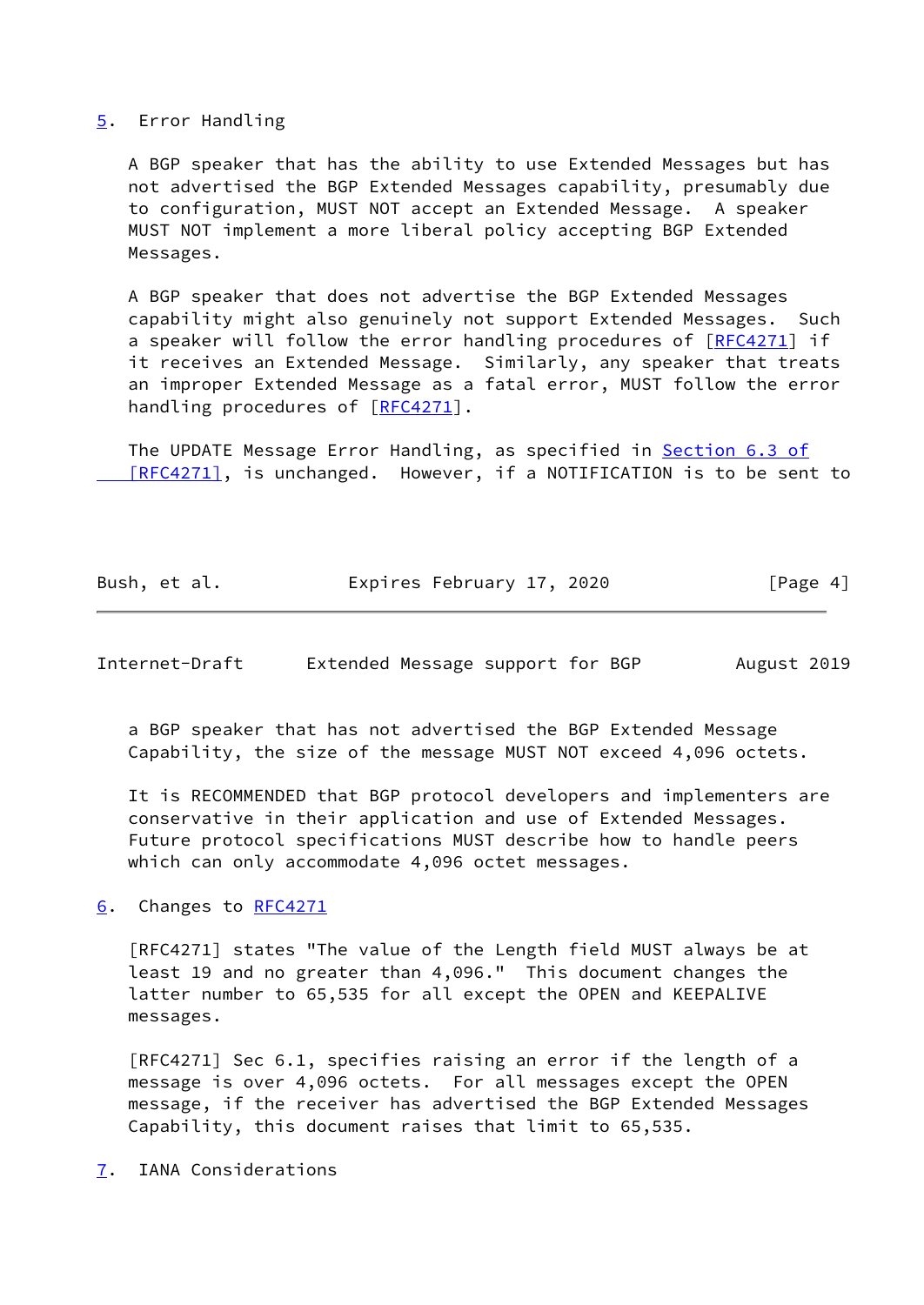The IANA has made an early allocation for this new BGP Extended Message Capability referring to this document.

Registry: Capability Codes

| Value | Description          | Document     |
|-------|----------------------|--------------|
|       |                      |              |
|       | BGP Extended Message | [this draft] |

<span id="page-5-0"></span>[8](#page-5-0). Security Considerations

 This extension to BGP does not change BGP's underlying security issues; [\[RFC4272](https://datatracker.ietf.org/doc/pdf/rfc4272)].

 Due to increased memory requirements for buffering, there may be increased exposure to resource exhaustion, intentional or unintentional.

 If a remote speaker is able to craft a large BGP Extended Message to send on a path where one or more peers do not support BGP Extended Messages, peers which support BGP Extended Messages may act to reduce the outgoing message, see **Section 4**, and in doing so cause an attack by discarding attributes its peer may be expecting. The attributes eligible under the "attribute discard" must have no effect on route selection or installation [[RFC7606](https://datatracker.ietf.org/doc/pdf/rfc7606)].

| Bush, et al. | Expires February 17, 2020 | [Page 5] |
|--------------|---------------------------|----------|
|              |                           |          |

<span id="page-5-2"></span>Internet-Draft Extended Message support for BGP August 2019

 If a remote speaker is able to craft a large BGP Extended Message to send on a path where one or more peers do not support BGP Extended Messages, peers which support BGP Extended Messages may act to reduce the outgoing message, see  $Section 4$ , and in doing so allow a downgrade attack. This would only affect the attacker's message, where 'downgrade' has questionable meaning.

 If a remote speaker is able to craft a large BGP Extended Message to send on a path where one or more peers do not support BGP Extended Messages, peers which support BGP Extended Messages may incur resource load (processing, message resizing, etc.) reformatting the large messages.

<span id="page-5-1"></span>[9](#page-5-1). Acknowledgments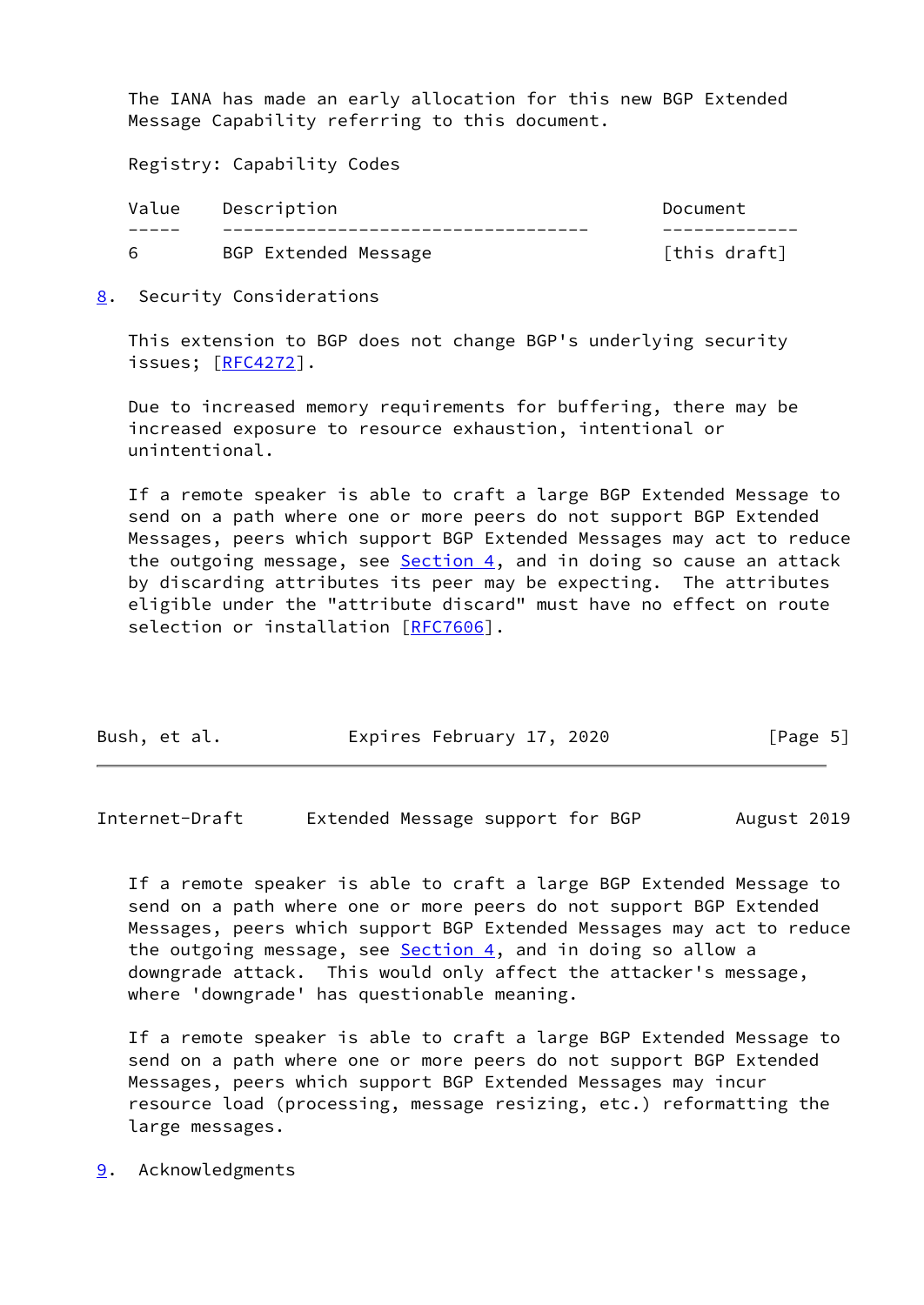The authors thank Alvaro Retana for an amazing review, Enke Chen, Susan Hares, John Scudder, John Levine, and Job Snijders for their input; and Oliver Borchert and Kyehwan Lee for their implementations and testing.

- <span id="page-6-0"></span>[10.](#page-6-0) References
- <span id="page-6-1"></span>[10.1](#page-6-1). Normative References
	- [RFC2119] Bradner, S., "Key words for use in RFCs to Indicate Requirement Levels", [BCP 14](https://datatracker.ietf.org/doc/pdf/bcp14), [RFC 2119](https://datatracker.ietf.org/doc/pdf/rfc2119), DOI 10.17487/RFC2119, March 1997, <<http://www.rfc-editor.org/info/rfc2119>>.
	- [RFC4271] Rekhter, Y., Ed., Li, T., Ed., and S. Hares, Ed., "A Border Gateway Protocol 4 (BGP-4)", [RFC 4271,](https://datatracker.ietf.org/doc/pdf/rfc4271) DOI 10.17487/RFC4271, January 2006, <<http://www.rfc-editor.org/info/rfc4271>>.
	- [RFC5492] Scudder, J. and R. Chandra, "Capabilities Advertisement with BGP-4", [RFC 5492](https://datatracker.ietf.org/doc/pdf/rfc5492), DOI 10.17487/RFC5492, February 2009, [<http://www.rfc-editor.org/info/rfc5492](http://www.rfc-editor.org/info/rfc5492)>.
	- [RFC7606] Chen, E., Ed., Scudder, J., Ed., Mohapatra, P., and K. Patel, "Revised Error Handling for BGP UPDATE Messages", [RFC 7606,](https://datatracker.ietf.org/doc/pdf/rfc7606) DOI 10.17487/RFC7606, August 2015, <<http://www.rfc-editor.org/info/rfc7606>>.
	- [RFC8174] Leiba, B., "Ambiguity of Uppercase vs Lowercase in [RFC](https://datatracker.ietf.org/doc/pdf/rfc2119) [2119](https://datatracker.ietf.org/doc/pdf/rfc2119) Key Words", [BCP 14](https://datatracker.ietf.org/doc/pdf/bcp14), [RFC 8174,](https://datatracker.ietf.org/doc/pdf/rfc8174) DOI 10.17487/RFC8174, May 2017, [<http://www.rfc-editor.org/info/rfc8174](http://www.rfc-editor.org/info/rfc8174)>.

| Bush, et al. | Expires February 17, 2020 | [Page 6] |
|--------------|---------------------------|----------|
|--------------|---------------------------|----------|

<span id="page-6-3"></span>Internet-Draft Extended Message support for BGP August 2019

### <span id="page-6-2"></span>[10.2](#page-6-2). Informative References

- [RFC4272] Murphy, S., "BGP Security Vulnerabilities Analysis", [RFC 4272,](https://datatracker.ietf.org/doc/pdf/rfc4272) DOI 10.17487/RFC4272, January 2006, <<http://www.rfc-editor.org/info/rfc4272>>.
- [RFC7752] Gredler, H., Ed., Medved, J., Previdi, S., Farrel, A., and S. Ray, "North-Bound Distribution of Link-State and